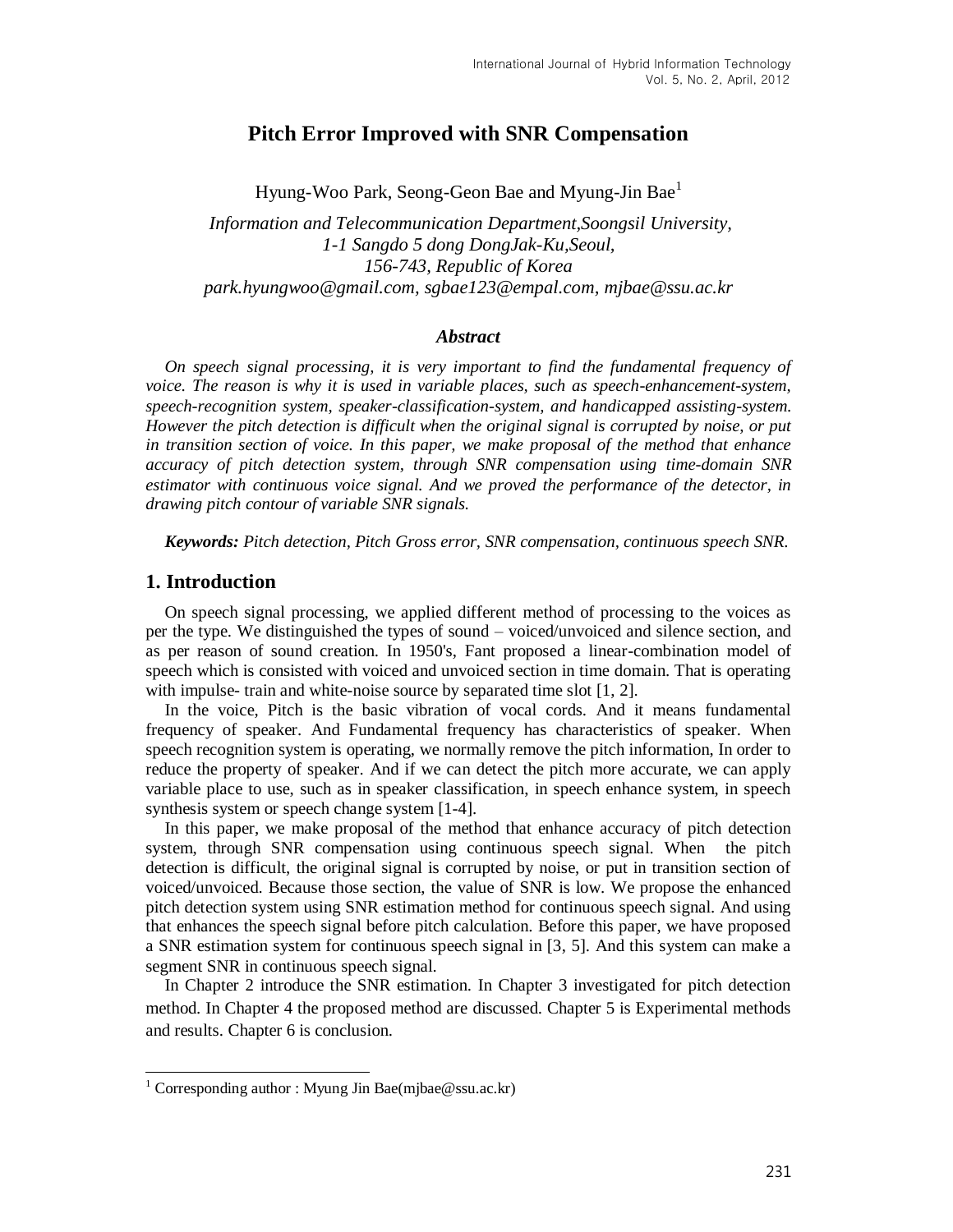# **2. SNR estimation**

In speech signal processing, usually noise estimation algorithm need flexibility for variable environment and it can only apply on silence region to avoid effects of speech signal. So we have to preprocess finding voiced region before noise estimation. However, if received signal has not silence region, we cannot apply that method.

We use the new method to get SNR for continuous speech signal without silence region detection. The speech signal can be separated with voiced and unvoiced signal. And we use that property of speech signal. We estimate the SNR in separate section of voiced and unvoiced. In voiced region, we used the cross-correlation method to decide noise level factor of the signal. And in unvoiced region, we use log-spectrum distance method for calculate the noise level factor from received signal to estimated LPC parameter. Figure 1 is the block diagram of SNR estimation system which is used in this paper [3, 4].



**Figure 1. Block Diagram of SNR Estimator [3]**

# **3. Detection Method of the Pitch and Harmonics**

The Pitch detection method has already been proposed, various methods have been studied [1][2]. Proposed and studied, but how the characteristics of each one, and presented a clear pitch detection method does not. Existing pitch detection method, there are several ways to check. For example peak comparison method using parallel processing, using the autocorrelation peak highlighted, clipping using the comparative method, using the value of the difference between a voice signal average magnitude difference function (AMDF) law or in the frequency domain to detect cepstral method [1-6].

## **4. Proposed Method of Pitch Detection with SNR Enhancement Processing**

Speech signal is time variant signal which includes pitch and formant. However, in short time analysis, the signal is quasi-periodic that component is pitch and also formant is group energy envelope. In noise corrupted voice signal, start and end point of speech, transition interval of the voice signal, hard to find each component and it is easily confused about some element of the signal. In this short time section of the signal-to-noise ratio analysis, the result of SNR is low [3, 4]. And Low SNR section, we can enhance the corrupted signal with SNR estimator and speech enhancer. After the SNR compensator, we can get more accurate pitch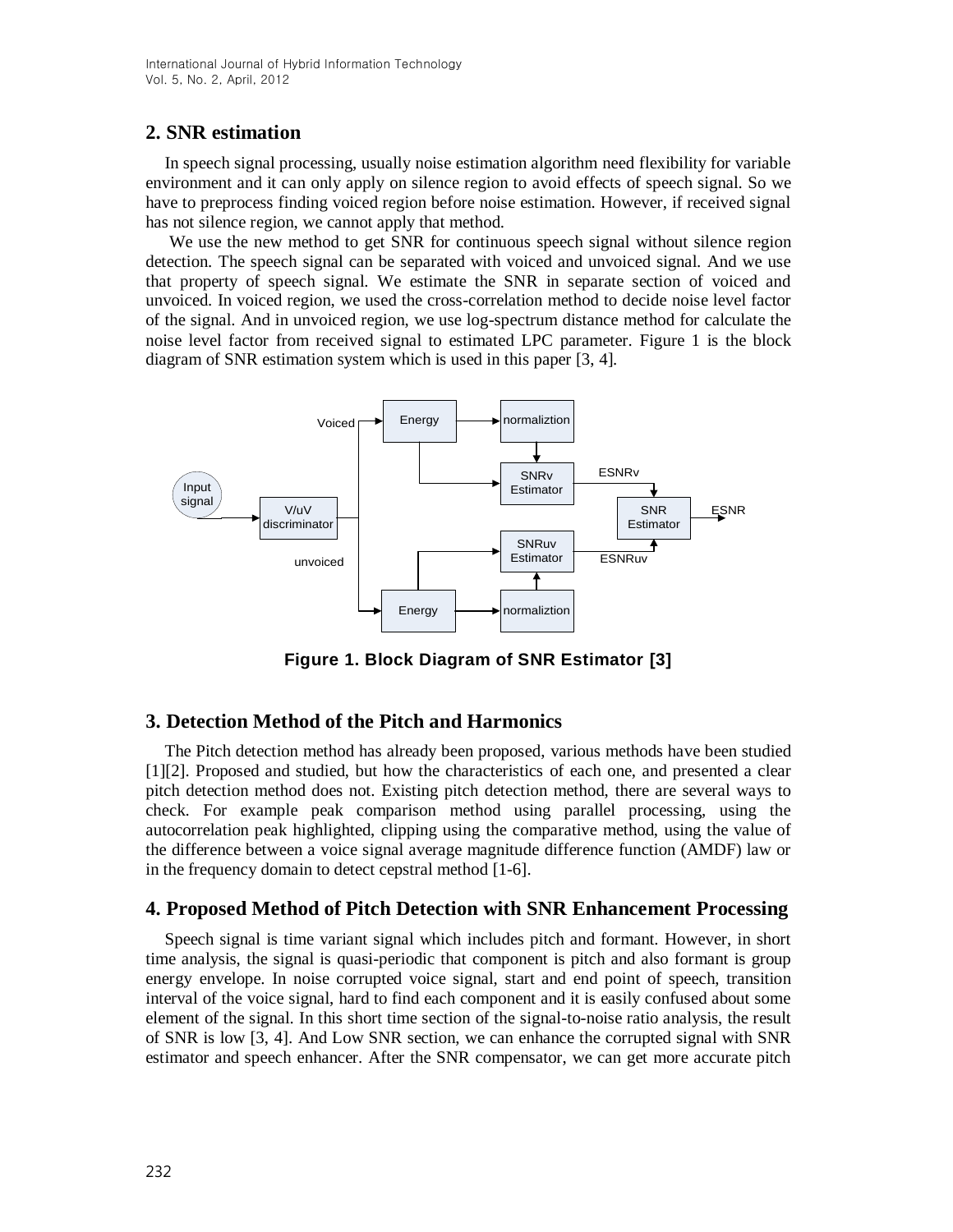of voiced signal. And also, we can apply logarithm compensation with small signal and low SNR signal, after that operation. In Figure 2 represent the proposed method by block diagram.



**Figure 2. Block Diagram of Proposed Method**

We separate the input signal to short time domain. And we analyze the segmented-SNR of each section of signal. When we need pitch information in SNR estimator, we use pitch search algorithm. After get the SSNR of speech, we are using decision logic of the threshold SNR compensation. Finally, we consider the propriety of calculated pitch.

## **5. Experiment and Result**

#### **5.1 Experiment Method**

To verify the performance of the proposed method in a lab environment to prepare recorded audio signal, SSNR estimate of the sample. Based on the estimated SSNR, SNR reinforces lower SNR part of the signal before the pitch detection and compare of the results with processed value and non-processed value. The data recorded by each five men and women repeatedly, 'National Charter of Education' was used. Experimental data is sampled at 8  $\frac{1}{k}$  and the number of bits per sample, 16 bits / sample was used.

We experiment in the same order as in Figure 2. We processed lower SSNR section of the voice signal to strengthen the periodicity emphasis and emphasized harmonics. And we use the autocorrelation method for pitch detection which is '3 level central cutting'.  $80 \sim 500$  Hz pitch inspection at intervals, and the other is detected in the range deemed to be zero value for incorrect value.

## **5.2 Experiment Result**

The Figure 3 and Figure 4 are one of the experiment results. We experiment the data of the SNR is the signal by varying. We make the data that the SNR changes from 30dB to 0dB. And we enhance the signals by estimated SSNR. We use white Gaussian noise for mixing  $0 \sim 30$  dB SNR signals. In every Figure, a) is the input speech signal, b) is ordinary pitch detection result and c) is suggested enhanced signal pitch contour. Each result plot shows in b), error is getting more in low SNR signal, and in figure c), errors are corrected.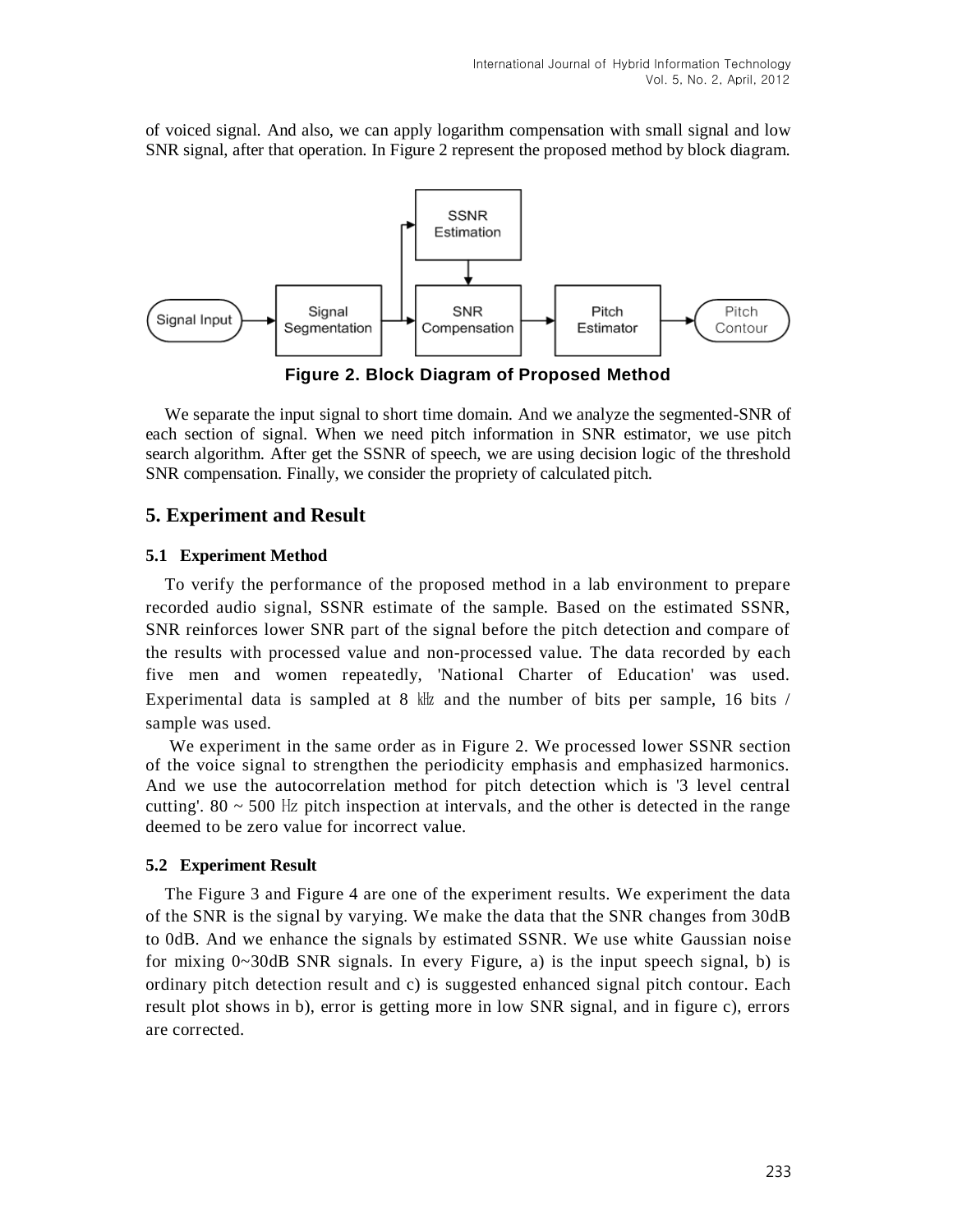

**Figure 3. Experiment Result of 0dB SNR Signal**

Figure 4 is zoomed data of 0 dB SNR signal that shows 80~130 frames. Especially in this interval, the performance of the proposed pitch detector that I will appear. Figure 4. b) shows more then 8 errors but enhanced result has less than 2 errors even though only in low SNR signal, but we still find advantages.



**Figure 4. Zoomed Result of 0dB SNR Signal**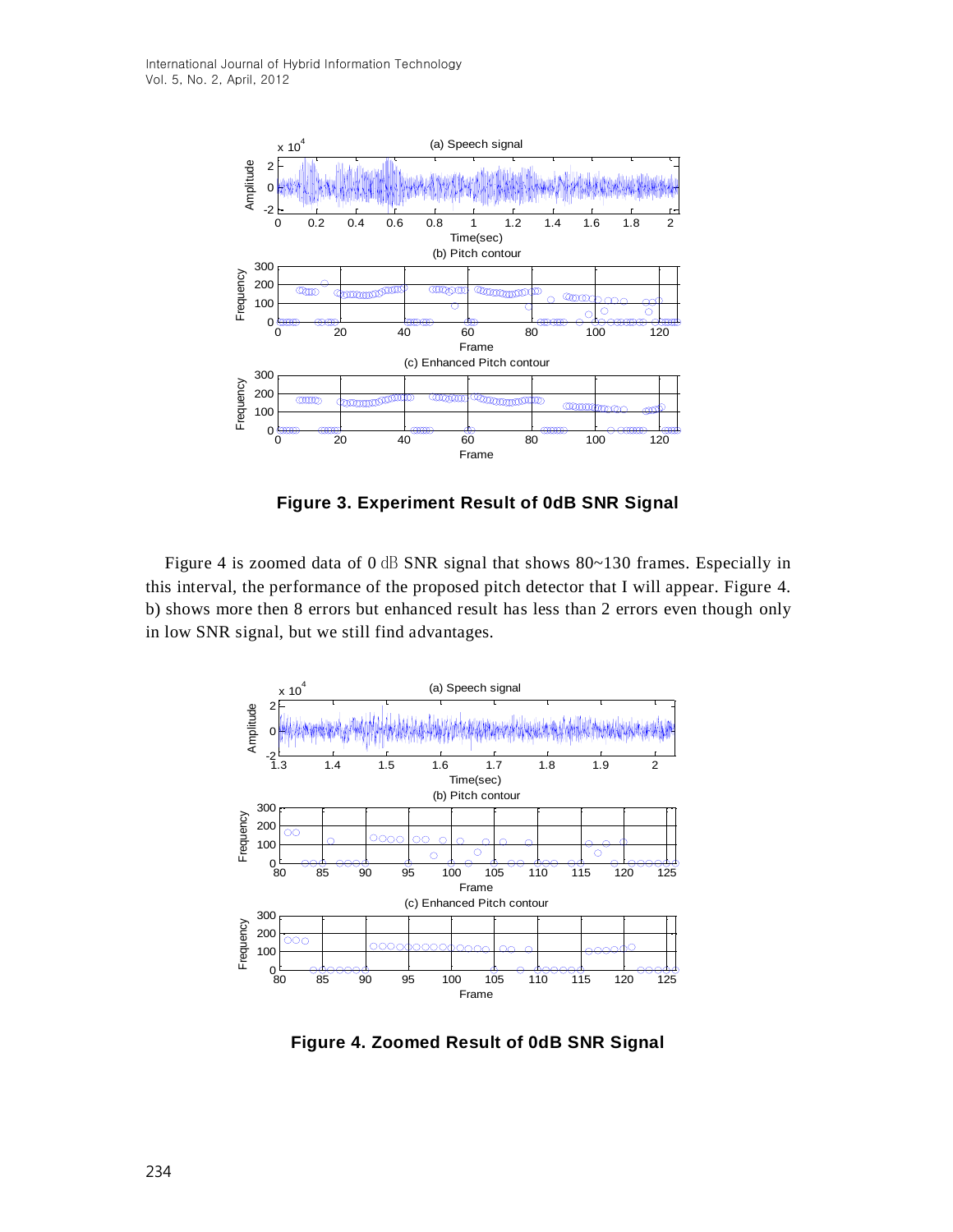## **6. Conclusion**

This Accurate detection of pitch in speech processing is important. Using a linear model proposed by Fant analysis and processing errors occurred during the subsequent processing of pitch detection error accumulation leads to persistent. In this paper, in order to improve the accuracy of pitch detection SNR, SSNR estimation of speech signals and to compensate for pitch detection through preprocessing to smoothly and accurately proposed and experimental results are compared to leading pitch.

The pitch of the voice is used in a variety of voice processing. The pitch height of the naturalness of a speech synthesizer or speech recognizer is used to increase the recognition rate, and determines the characteristics of speech signals is an important value. In order to accurately detect these pitches in this paper for speech signals, we present the lower section of the voice signal that occurs in SSNR, propose ways to reduce the pitch gross error. By estimating the SNR of the continuous speech, an error can occur with its value in the interval by compensating the signal processing method is proposed. Experiments results by the proposed method, Speech, and the transition interval between phoneme and phoneme pitch in the lower part of the energy has been confirmed that improved detection capability.

## **References**

- [1] M. J. Bae and S. H. Lee, Editor, Digital Voice Signal Analysis, Books Publishing Dong Young, Korea **(1998)**.
- [2] L. R. Rabiner and R. W. Schafer, Editor, Introduction to Digital Speech Processing, The essence of knowledge, USA, **(2007)**.
- [3] H. W. Park and M. J. Bae, "A study on SNR Estimation of Continuous Speech Signal with Additive Colored Noise", GESTS Society, GESTS Int'l Trans. Computer Science and Engineering, Vol. 64, No. 1, pp. 137-147 **(2011)**.
- [4] Y. H. Song, J. H. Ahn and M. J. Bae, "On the noise detection from correlation of near pitch waveforms", GESTS Society, GESTS Int'l Trans. Computer Science and Engineering, Vol. 44, No. 1, pp. 45-54, **(2008)** January.
- [5] Ji-Soo O, Jeong-Jin Kang, Myung-Jae Lim, Ki-Young Lee, "Design and Implementation of an Emotion Recognition System using Physiological Signal", IWIT, Vol. 10, No. 1, pp. 57-62 **(2010)**.
- [6] Yeon-Soo Lee and Young B. Park, "An acoustic study of feeling information extracting method", IWIT, Vol. 10, No. 1, pp. 51-55 **(2010)**.
- [7] W.Y. Yang and Y. S. Jo, Editor, Digital Signal Processing and MATLAB, BRAINKOREA, Korea, **(2001)**.
- [8] Y.W Oh, Editor, Voice Information Processing, Hong-Reung Press, Korea, **(1998)**.

# **Authors**



#### **Hyung-woo Park**

Education : He received the MS. degree from Soongsil University in 2007. He is currently the Ph.D student at Soongsil University.

E-mail: park.hyungwoo@gmail.com